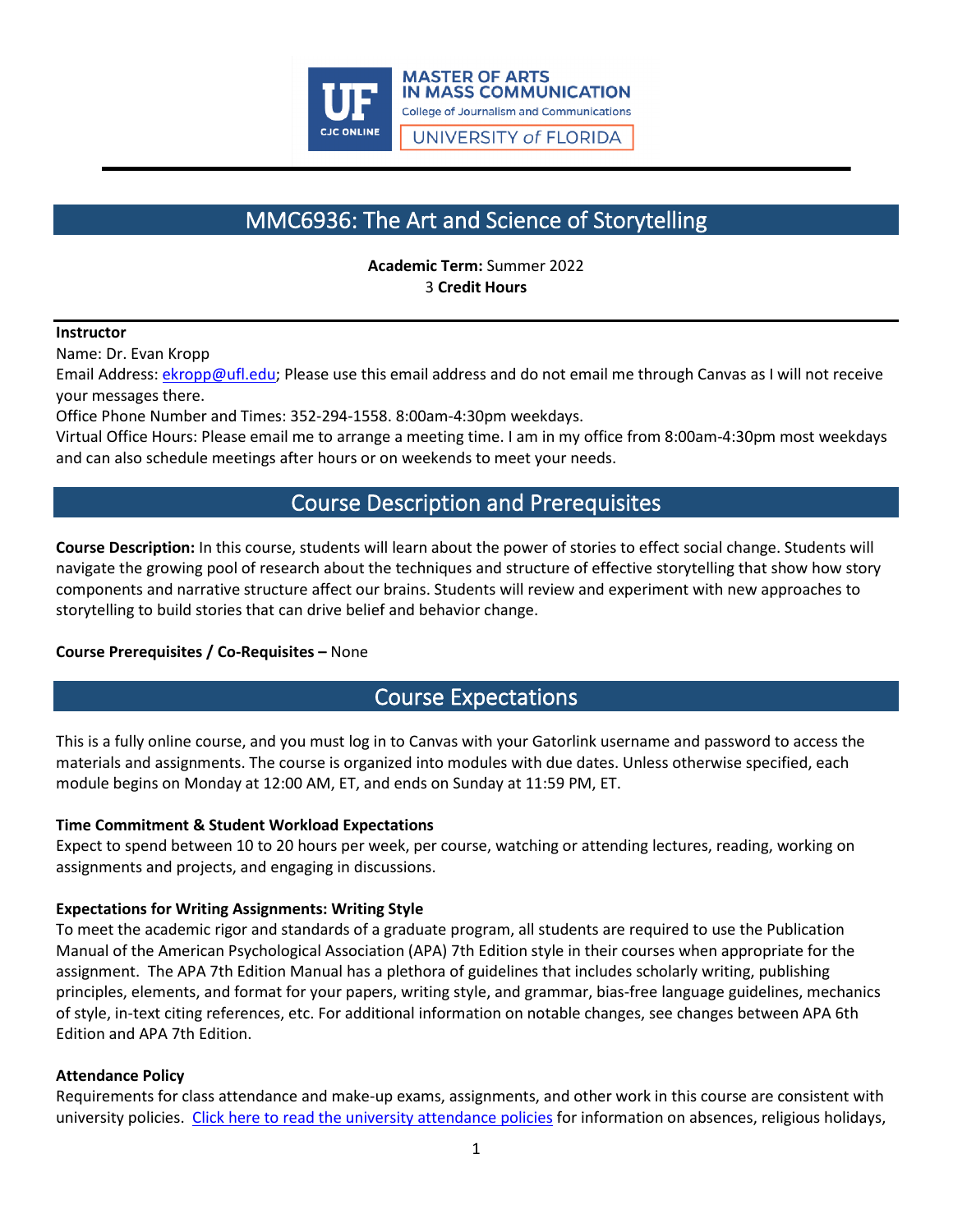illness, and the twelve-day rule. Excused absences must be consistent with university policies in th[e Graduate Catalog](https://gradcatalog.ufl.edu/graduate/) and require appropriate documentation.

## **Late Assignment Policy**

Late assignments will not be accepted unless it is [a University excused absence](https://catalog.ufl.edu/UGRD/academic-regulations/attendance-policies/) as stated in the attendance policies. *No*  late work will be accepted for final projects or work due in the final week of class due to the university grading *deadlines.* If potential issues arise concerning submitting final work, students should contact their instructors before the assignment deadline.

- 1. Late Assignment Grade Reductions
	- a. 0-24 Hours Late: 10% reduction in grade.
	- b. Over 24 Hours (24 hours and 1 minute) to 7 Calendar Days Late: 20% reduction in grade.
	- c. After the  $7<sup>th</sup>$  Calendar Day: Work will not be accepted.
- 2. Late Discussions will not be accepted.

### **Student Guidelines for Course Challenges**

A student with questions regarding course content such as assignments, assessments, instructional materials, lectures, meetings, course objectives, course module objectives, or other areas of the course, please adhere to the following guidelines: first, *approach the faculty member who is teaching the course* to ask for clarifications regarding the course assignments, assessments, materials, lectures, meetings, etc. Use the instructor's contact information to request an appointment where you can address any concerns and/or questions. If after meeting with *the faculty member teaching the course* you are still not clear on the course assignments, assessments, materials, lectures, meetings, etc., then the next step would be to contact online advising [\(onlineadvising@jou.ufl.edu\)](mailto:onlineadvising@jou.ufl.edu) for additional guidance.

### **Accessibility/Students with Disabilities Information**

Students with disabilities who experience learning barriers and would like to request academic accommodations should connect with the [Disability Resource Center.](https://disability.ufl.edu/students/get-started/) It is important for students to share their accommodation letters with their instructors and discuss their access needs, as early as possible in the semester.

### **Course Evaluation**

Students are expected to provide professional and respectful feedback on the quality of instruction in this course by completing course evaluations online via GatorEvals. Guidance on how to give feedback professionally and respectfully is available at [https://gatorevals.aa.ufl.edu/students/.](https://gatorevals.aa.ufl.edu/students/) Students will be notified when the evaluation period opens and can complete evaluations through the email, they receive from GatorEvals, in their Canvas course menu under GatorEvals, or via [https://ufl.bluera.com/ufl/.](https://ufl.bluera.com/ufl/) Summaries of course evaluation results are available to students at [https://gatorevals.aa.ufl.edu/public-results/.](https://gatorevals.aa.ufl.edu/public-results/)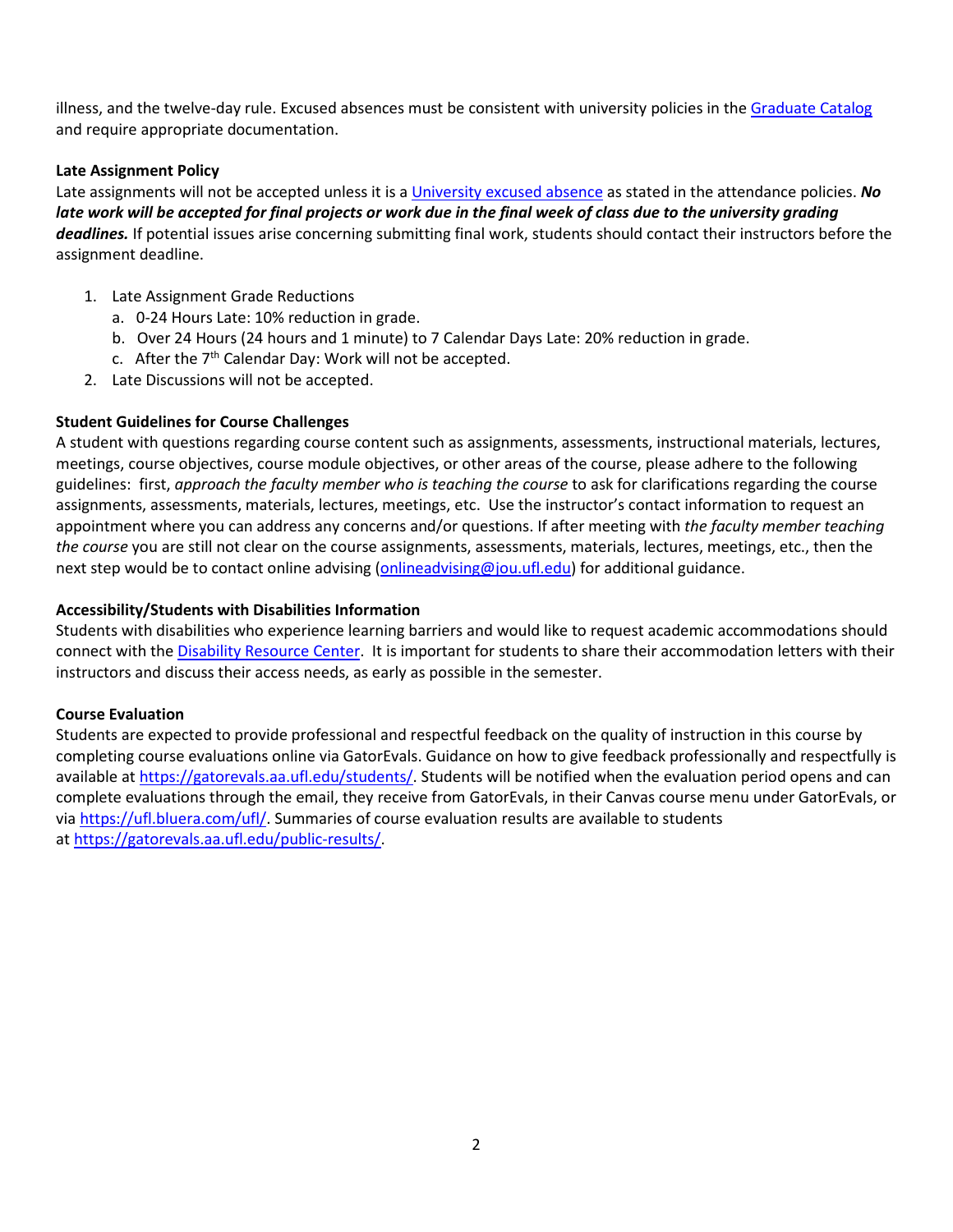## Course-Level Objectives

Upon successful completion of this course, students will be able to:

- 1. Describe the impact stories can have on individuals. (CO: 1)
- 2. Demonstrate the ability to identify and target specific audiences. (CO: 2)
- 3. Explore the role of 'trust' in storytelling and selecting a protagonist. (CO: 3)
- 4. Identify stories about an organization to be used in the 'sacred bundle.' (CO: 4)
- 5. Demonstrate an understanding of the difference between plot and structure and how the two can work together. (CO: 5)
- 6. Critique dominant/counter narrative use and learn how to develop these narrative types. (CO: 6)
- 7. Explain Narrative Transportation and apply these elements to a story. (CO: 7)
- 8. Use the research-proven building blocks of effective stories to drive emotional connections with target audiences. (CO: 8)
- 9. Apply the use of empty/full spaces in stories. (CO: 9)
- 10. Describe elements of deceptive cadence in storytelling. (CO: 10)
- 11. Collaborate with peers on the creation of an original story. (CO: 11)
- 12. Follow ethical standards in storytelling. (CO: 12)
- 13. Critique methodologies of storytelling to inform your own work. (CO: 13)
- 14. Build a story to further an organizational goal. (CO: 14)

(CO = Course-Level Objective)

## Textbooks and Materials

## **Required Course Textbook(s)**

There are no required works to purchase for this course. All required learning materials will be linked in the modules or be freely available via Course Reserves or UF Library resources.

### **Recommended Textbook(s)**

This textbook is recommended in all CJC Online classes to support student expectations for writing style. American Psychological Association. (2020). *Publication manual of the American Psychological Association: The official guide to APA style* (7th ed.).

- ISBN-13: 978-1433832161
- ISBN-10: 143383216X

# University and Course Grading Policies

### **University Honor Code**

UF students are bound by The Honor Pledge which states, "We, the members of the University of Florida community, pledge to hold ourselves and our peers to the highest standards of honor and integrity by abiding by the Honor Code. On all work submitted for credit by students at the University of Florida, the following pledge is either required or implied: "On my honor, I have neither given nor received unauthorized aid in doing this assignment." The Conduct Code specifies the number of behaviors that violate this code and the possible sanctions. Click here to read the Conduct Code. If you have any questions or concerns, please consult with the instructor in this class.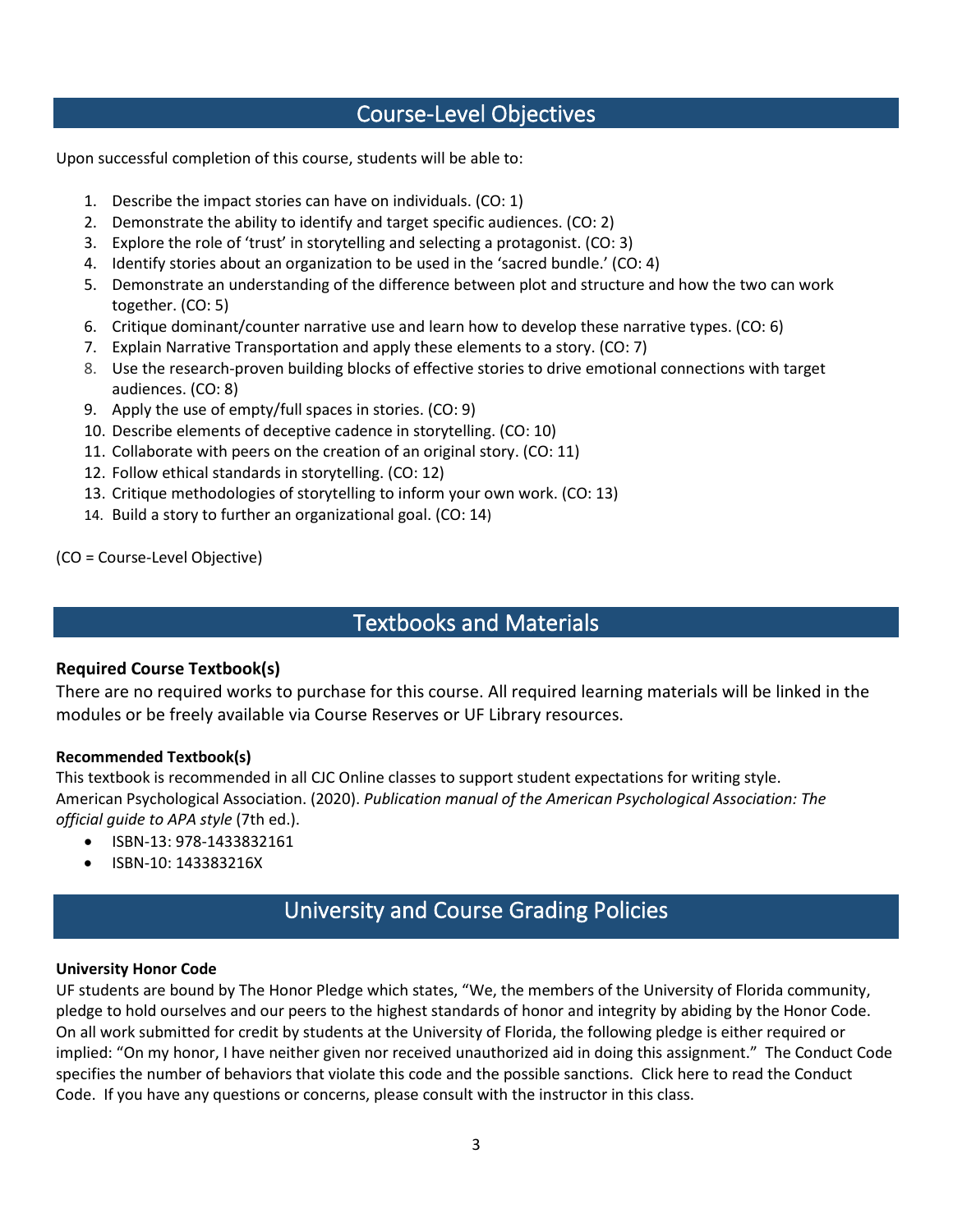#### **Plagiarism**

Plagiarism is unacceptable; especially, in academic communities. All academic work must be an original work of your own thought, research, or self-expression. Plagiarism includes, but is not limited to, prohibited collaboration, consultation, submission of academic work that has been purchased or obtained (see the [UF Policy: Student Conduct Violation\)](https://flexible.dce.ufl.edu/media/flexibledceufledu/documents/uf_policy_student_conduct.pdf). In addition, self-plagiarism is also unacceptable. Self-plagiarism is defined as recycling or reusing one's own specific words from previously submitted assignments or published texts. Remember that plagiarism is not acceptable in any of your work including all discussion board posts, journal entries, wikis, and other written and oral presentation assignments. It's important to always cite your sources in your assignments.

#### **Grading Criterion**

Your grade will be calculated based on the following:

| <b>Assignments/Assessments</b>                                                                    | Weight (%) |
|---------------------------------------------------------------------------------------------------|------------|
| <b>Course Orientation:</b> These assignments are required; however, they do not count towards the | 0%         |
| final grade.                                                                                      |            |
| Student Introduction                                                                              |            |
| <b>Course Evaluation</b>                                                                          |            |
| <b>6 Discussions</b>                                                                              | 25%        |
| Worth up to 100 points each.                                                                      |            |
| 4 Short Papers                                                                                    | 15%        |
| Worth up to 100 points each.                                                                      |            |
| <b>6 Worksheet Assignments</b>                                                                    |            |
| Worth up to 100 points each.                                                                      |            |
| <b>1 Peer Review Assignment</b>                                                                   | 5%         |
| Worth up to 100 points.                                                                           |            |
| 1 Final Story Project                                                                             | 30%        |
| Worth up to 100 points.<br>$\bullet$                                                              |            |
| <b>TOTAL</b>                                                                                      | 100%       |

| Grade        | Percentage |
|--------------|------------|
| A            | 92.5-100%  |
| А-           | 89.5-92.4% |
| B+           | 86.5-89.4% |
| В            | 82.5-86.4% |
| В-           | 79.5-82.4% |
| C+           | 76.5-79.4% |
| C            | 72.5-76.4% |
| $\mathsf{C}$ | 69.5-72.4% |
| D+           | 66.5-69.4% |
| D            | 62.5-66.4% |
| D-           | 59.5-62.4% |
| E            | 0 – 59.4%  |

The only passing grades for graduate students are A, A-, B+, B, B-, C+, and C. Letter grades of C-, D+, D, D- or E are not considered passing at the graduate level, although the grade points associated with these letter grades are included in grade point average calculations. See the [Graduate Catalog](https://gradcatalog.ufl.edu/graduate/) and [UF graduate school grading policy](https://gradcatalog.ufl.edu/graduate/regulations/) for more information.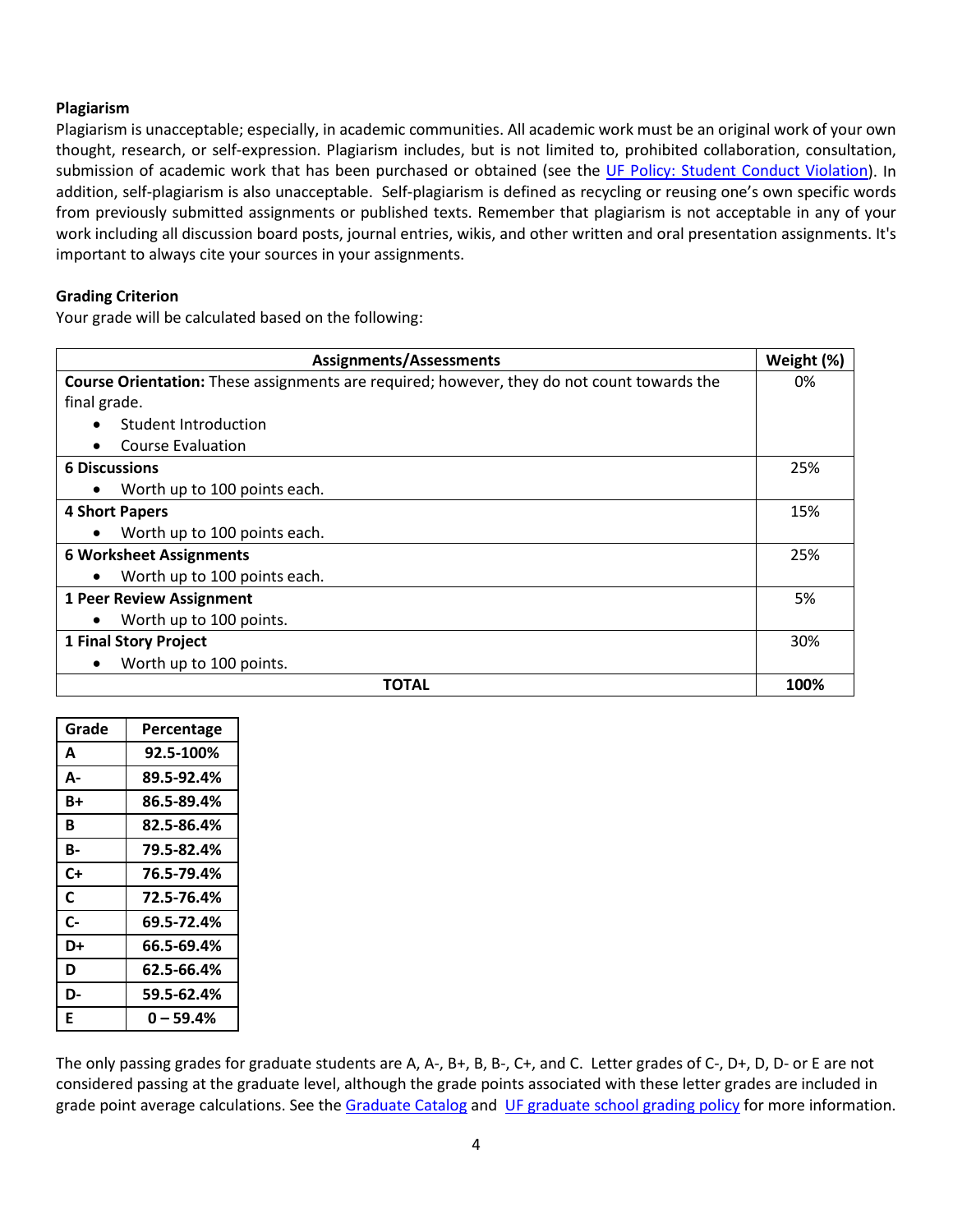#### **Student Privacy**

There are federal laws protecting your privacy with regards to grades earned in courses and on individual assignments. For more information, please see the [Notification to Students of FERPA Rights.](https://registrar.ufl.edu/ferpa/) 

## Technology Requirements

#### **Software Use**

All faculty, staff, and students at the university are required and expected to obey the laws and legal agreements governing software use. Failure to do so can lead to monetary damages and/or criminal penalties for the individual violator. Because such violations are also against university policies and rules, disciplinary action will be taken as appropriate. We, the members of the University of Florida community, pledge to uphold ourselves and our peers to the highest standards of honesty and integrity.

### **Software**

- [Microsoft Office 365.](https://news.it.ufl.edu/education/free-software-downloads-of-ms-office-365/)
- [UF Apps](https://info.apps.ufl.edu/) access UF software applications from any device from any location, at any time.
- [Adobe Reader](https://get.adobe.com/reader/)
- [Zoom](https://ufl.zoom.us/)

## Technical Support

If you have technical difficulties with your course, please contact the [UF Computing Help Desk](https://helpdesk.ufl.edu/) either by filling out an [online request form](https://my.it.ufl.edu/CherwellPortal/UFITServicePortal) or calling 352-392-4357 (HELP).

If your technical difficulties cause you to miss a due date, you must report the problem to the Help Desk and then email your instructor. Include the ticket number that you are given from the Help Desk in an email to the instructor to explain the late assignment/quiz/test.

#### **IT Support**

For all Technical assistance questions please contact the UF Computing Help Desk. Phone: 352-392-HELP (4357) Email: [helpdesk@ufl.edu](mailto:helpdesk@ufl.edu)

## Communication Policies

### **Student Expectations**

Open, honest and timely communication between students and between students and their instructor is a critical component of student's success. Students should use email as their primary means of communication unless another form of communication (phone, skype, zoom, etc…) is agreed upon.

#### **Announcements**

You are responsible for reading all announcements posted in the course each time you log in.

#### **Email**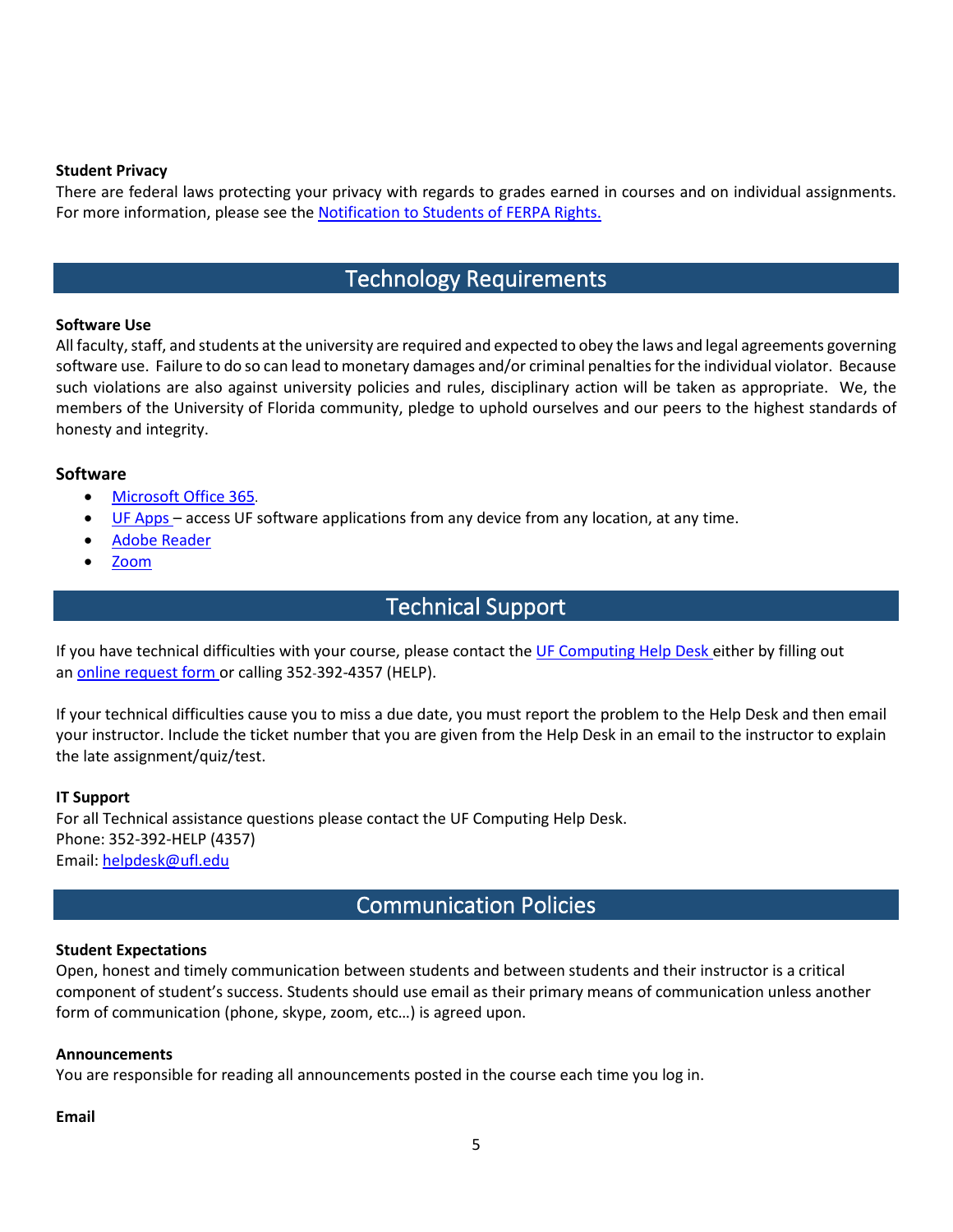You are responsible for reading all your course emails and responding promptly (within 24 hours).

### **Video Conferencing**

You are responsible for attending course video conferencing meetings. If you cannot attend the video conferencing meeting, please advise the instructor and/or your team at least 24 hours in advance (exceptions can be made for legitimate emergencies). You are expected to demonstrate netiquette and etiquette communication expectations during these meetings.

## **Instructor Communications**

### **Email Policy**

Except for weekends, holidays, and University breaks, the instructor will typically respond to emails within 48 hours. For course-related questions please post in the Canvas FAQ discussion board. If you have questions of a personal nature, please email me directly.

### **Assignment Feedback Policy**

I will provide feedback/grades on submitted assignments in a timely manner. Some assignments may require a longer review period, which I will communicate to you, if necessary.

## **Course Policies**

### **Video Recording**

Students are allowed to record video or audio of class lectures. However, the purposes for which these recordings may be used are strictly controlled. The only allowable purposes are (1) for personal educational use, (2) in connection with a complaint to the university, or (3) as evidence in, or preparation for, a criminal or civil proceeding. All other purposes are prohibited. Specifically, students may not publish recorded lectures without the written consent of the instructor.

A "class lecture" is an educational presentation intended to inform or teach enrolled students about a particular subject, including any instructor-led discussions that form part of the presentation, and delivered by any instructor hired or appointed by the University, or by a guest instructor, as part of a University of Florida course. A class lecture does not include lab sessions, student presentations, clinical presentations such as patient history, academic exercises involving solely student participation, assessments (quizzes, tests, exams), field trips, private conversations between students in the class or between a student and the faculty or lecturer during a class session.

Publication without permission of the instructor is prohibited. To "publish" means to share, transmit, circulate, distribute, or provide access to a recording, regardless of format or medium, to another person (or persons), including but not limited to another student within the same class section. Additionally, a recording, or transcript of a recording, is considered published if it is posted on or uploaded to, in whole or in part, any media platform, including but not limited to social media, book, magazine, newspaper, leaflet, or third-party note/tutoring services. A student who publishes a recording without written consent may be subject to a civil cause of action instituted by a person injured by the publication and/or discipline under [UF Regulation 4.040 Student Honor Code and Student Conduct Code.](https://sccr.dso.ufl.edu/policies/student-honor-code-student-conduct-code/)

### **Privacy**

If your course includes live synchronous meetings, the class sessions will all be audio-visually recorded for students in the class to refer back and for enrolled students who are unable to attend live. Students who participate with their camera engaged or utilize a profile image are agreeing to have their video or image recorded. If you are unwilling to consent to have your profile or video image recorded, be sure to keep your camera off and do not use a profile image. Likewise, students who un-mute during class and participate orally are agreeing to have their voices recorded. If you are not willing to consent to have your voice recorded during class, you will need to keep your mute button activated and communicate exclusively using the "chat" feature, which allows students to type questions and comments live. Please see UF's Information Technology [policies](https://it.ufl.edu/policies/) for additional information.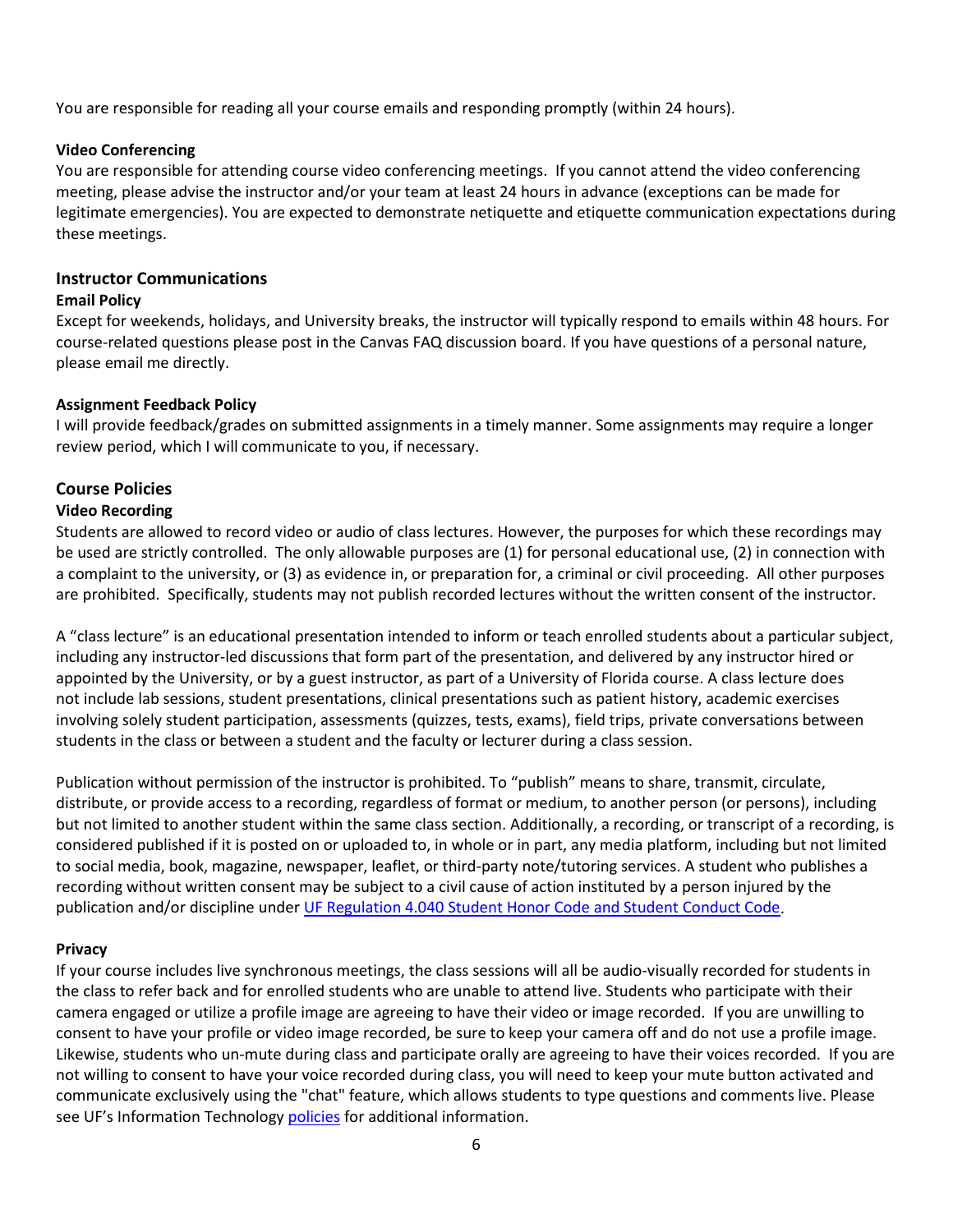# Academic and Student Resources

### **Academic Resources**

- E-learning Technical Support: Contact the UF Computing Help Desk at 352-392-4357 (HELP) or via e-mail at [helpdesk@ufl.edu.](mailto:helpdesk@ufl.edu)
- [Career Connection Center:](https://career.ufl.edu/) Career assistance and counseling. Reitz Union, Phone: 352-392-1601.
- [Library Support:](https://cms.uflib.ufl.edu/ask) Various ways to receive assistance concerning using the libraries or finding resources. [UF Library Services for Distance Students](http://guides.uflib.ufl.edu/distancelearners) [Ask a Librarian](http://cms.uflib.ufl.edu/ask) – chat with librarians online. CJC Librarian - [April Hines,](mailto:aprhine@uflib.ufl.edu) Phone: 352-273-2728, Email: [aprhine@uflib.ufl.edu.](mailto:aprhine@uflib.ufl.edu)
- [Teaching Center:](https://teachingcenter.ufl.edu/) General study skills and tutoring. Broward Hall, Phone: 352-392-2010 or 352-392-6420.
- [Writing Studio:](https://umatter.ufl.edu/office/writing-studio/) Provides one-on-one consultations and workshops tailored to specific classes (graduate and undergraduate). 302 Tigert Hall, Phone: 352-846-1138.
- [Online Student Complaints:](https://distance.ufl.edu/student-complaint-process/) This process is designed to make every attempt to resolve student complaints within its academic and administrative departments at the program level.

### **Health and Wellness**

- *U Matter, We Care:* If you or someone you know is in distress, please contact [umatter@ufl.edu,](mailto:umatter@ufl.edu) call 352-294- 2273, or visit the website to refer or report a concern, and a team member will reach out to the student in distress.
- *Counseling and Wellness Center:* Visit the [Counseling and Wellness Center](https://counseling.ufl.edu/) website or call 352-392-1575 for information on crisis services as well as non-crisis services.
- Student Health Care Center: Call 352-392-1161 for 24/7 information to help you find the care you need or visit the [Student Health Care Center website.](https://shcc.ufl.edu/)
- University Police Department: Visi[t the UF Police Department](https://police.ufl.edu/) website or call 352-392-1111 (or 9-1-1 for emergencies).
- UF Health Shand's Emergency Room/ Trauma Center: For immediate medical care call 352-733-0111 or go to the emergency room at 1515 SW Archer Road, Gainesville, FL 32608; Visit the [UF Health Emergency Room](https://ufhealth.org/emergency-room-trauma-center)  [and Trauma Center website.](https://ufhealth.org/emergency-room-trauma-center)
- GatorWell Health Promotion Services: For prevention services focused on optimal wellbeing, including wellness Coaching for Academic Success, visit the **GatorWell website** or call 352-273-4450.